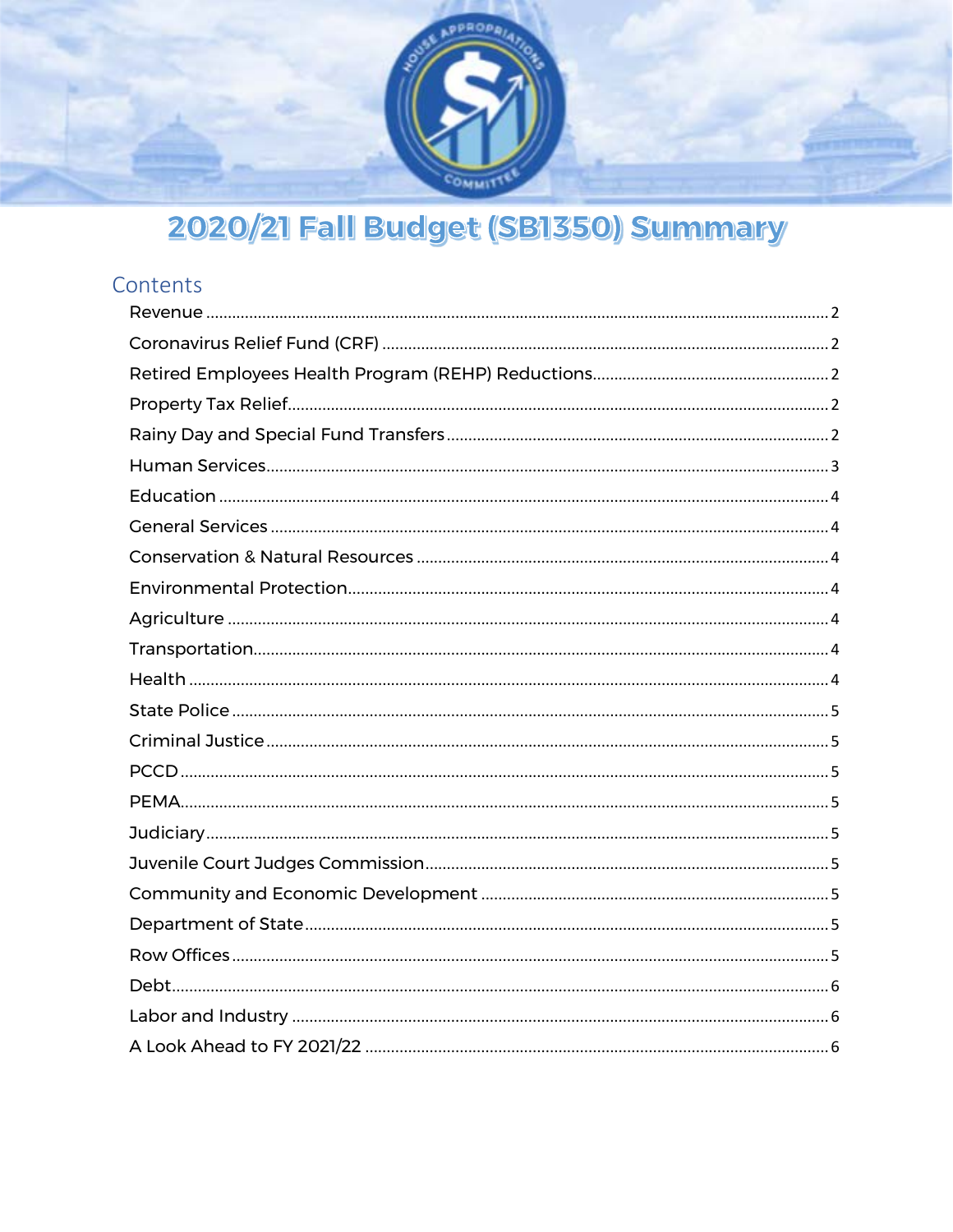#### <span id="page-1-0"></span>Revenue

- Official estimate was certified in May, when business and other closures were in place and durations were unknown
- As of November 1, 2020, revenues are \$824.5 million ahead of estimate
- Therefore, the Department of Revenue increased their FY 2020/21 estimate by \$1.99 billion
- Uncertainties still exist around the federal stimulus and any impact federal or state mitigations or consumer behaviors may have on our economy as COVID cases, deaths, and hospitalizations continue to rise

# <span id="page-1-1"></span>Coronavirus Relief Fund (CRF)

• Utilizes \$1.333 billion of CARES Act CRF to reduce General Fund need in several areas

| <b>Agency</b>           | <b>Appropriation</b>                   | <b>Amount</b><br>(in thousands) |  |  |
|-------------------------|----------------------------------------|---------------------------------|--|--|
| <b>Criminal Justice</b> | <b>State Correctional Institutions</b> | \$967,000                       |  |  |
| <b>Criminal Justice</b> | <b>Inmate Medical Care</b>             | \$95,000                        |  |  |
| <b>Health</b>           | <b>General Government Operations</b>   | \$4,000                         |  |  |
| <b>Health</b>           | <b>State Health Care Centers</b>       | \$10,000                        |  |  |
| <b>Human Services</b>   | <b>Youth Development Centers</b>       | \$30,000                        |  |  |
| <b>State Police</b>     | <b>General Government Operations</b>   | \$225,970                       |  |  |

# <span id="page-1-2"></span>Retired Employees Health Program (REHP) Reductions

- Pennsylvania offers health insurance to some retired employees based on years of service and service class and those benefits are administered by the Pennsylvania Employees Benefit Trust Fund (PEBTF)
- This budget temporarily reduces contributions from the commonwealth into PEBTF for the REHP program, which will reduce reserves held by the Fund by approximately \$200 million in June 2021

# <span id="page-1-3"></span>Property Tax Relief

- The interim budget in May allowed for up to \$300 million in CRF to replace estimated reduced casino gaming revenues
- U.S. Treasury rejected this planned use of the CRF
- The estimate was revised down from \$300 million to \$200 million as casino gaming revenues became known
- Because CRF cannot be used as planned, personal income tax revenues will be used to fund the \$200 million shortfall

# <span id="page-1-4"></span>Rainy Day and Special Fund Transfers

- Transfers are used to help cover the overall budget shortfall
- \$100 million will be transferred from the Budget Stabilization Fund (Rainy Day Fund) to the General Fund
- \$50 million in transfers for COVID medical equipment and supplies completed under Act 10 of 2020, and reversed under Act 24 of 2020, will be reinstated and transferred to the General Fund
- \$381 million in additional transfers to the General Fund will be made from various special funds

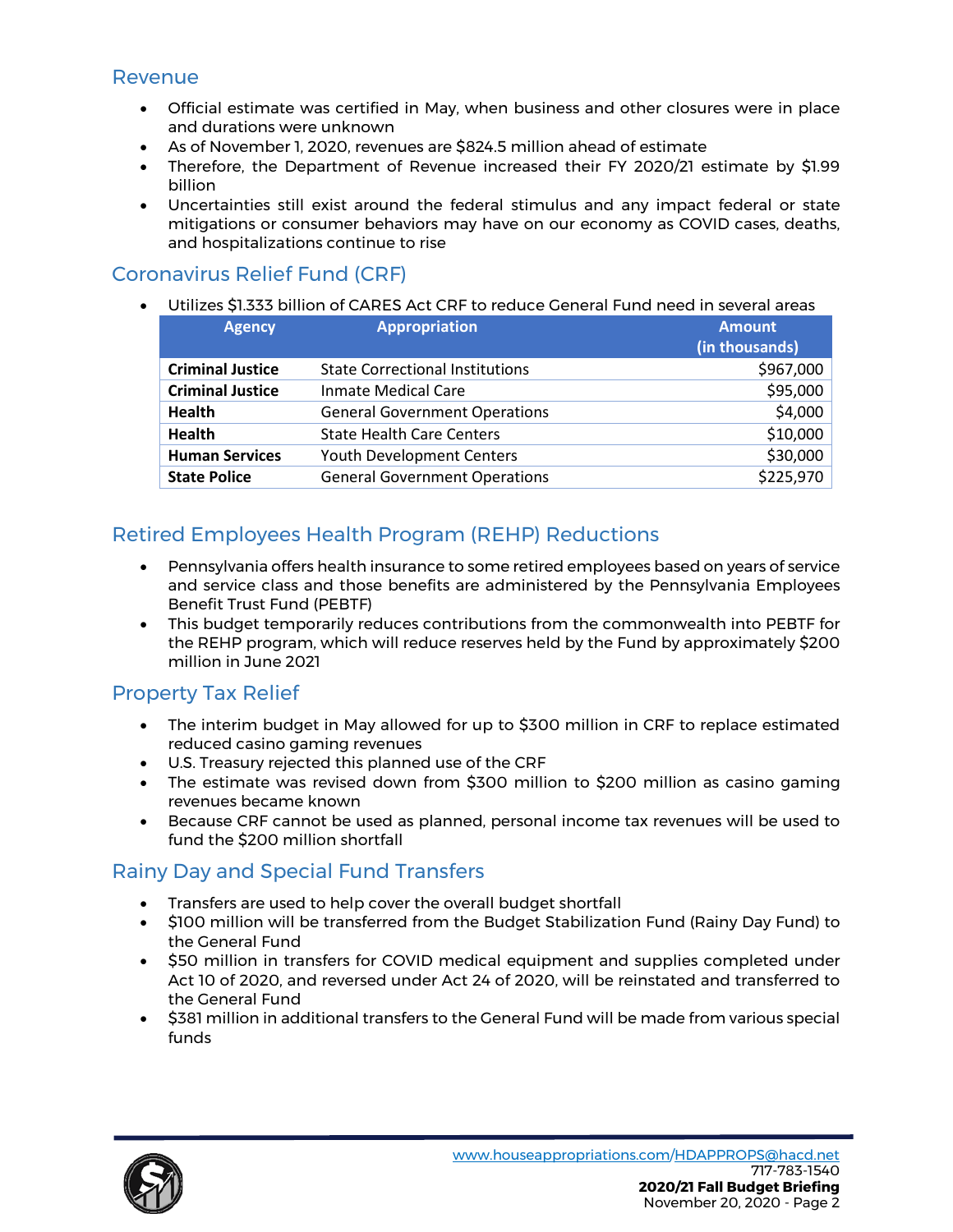#### **Fiscal Year 2020/21 Special Fund to General Fund Transfers**

**(amounts in thousands)**

| <b>Fund</b><br><b>Amounts</b>                           |    |         | In Act 10 |        | <b>New in FC</b> |         |
|---------------------------------------------------------|----|---------|-----------|--------|------------------|---------|
| Agricultural Conservation Purchase Easement Fund        | \$ | 5,000   | \$        | 5,000  |                  |         |
| Cigarette Fire Safety & Firefighter Protection Act Fund | \$ | 150     |           |        | \$               | 150     |
| <b>Energy Development Fund</b>                          | \$ | 1,000   |           |        | \$               | 1,000   |
| <b>Environmental Education Fund</b>                     | \$ | 500     |           |        | \$               | 500     |
| <b>Highway Beautification Fund</b>                      | \$ | 150     |           |        | \$               | 150     |
| <b>Historical Preservation Fund</b>                     | \$ | 4,000   |           |        | \$               | 4,000   |
| Industrial Sites Cleanup Fund                           | \$ | 10,000  |           |        | \$               | 10,000  |
| Industrial Sites Environmental Assessment Fund          | \$ | 7,500   |           |        | \$               | 7,500   |
| Insurance Regulation and Oversight Fund                 | \$ | 10,000  |           |        | \$               | 10,000  |
| <b>Job Training Fund</b>                                | \$ | 375     |           |        | \$               | 375     |
| Judicial Computer System Aug Account                    | \$ | 30,000  |           |        | \$               | 30,000  |
| Local Government Capital Project Loan Fund              | \$ | 2,000   |           |        | \$               | 2,000   |
| Machinery and Equipment Loan Fund                       | \$ | 5,000   |           |        | \$               | 5,000   |
| Medical Marijuana Program Fund                          | \$ | 20,000  |           |        | \$               | 20,000  |
| Pennsylvania Infrastructure Bank                        | \$ | 5,000   | \$        | 5,000  |                  |         |
| PennVEST Fund                                           | \$ | 10,000  |           |        | \$               | 10,000  |
| PennVEST Drinking Water Revolving Fund                  | \$ | 26,500  |           |        | \$               | 26,500  |
| PennVEST Water Pollution Control Revolving Fund         | \$ | 9,000   |           |        | \$               | 9,000   |
| Racing Fund                                             | \$ | 10,000  |           |        | \$               | 10,000  |
| <b>Recycling Fund</b>                                   | \$ | 50,000  |           |        | \$               | 50,000  |
| Surface Mining Conservation & Reclamation Fund          | \$ | 4,000   | \$        | 4,000  |                  |         |
| Underground Storage Tank Indemnification Fund           | \$ | 30,000  | \$        | 30,000 |                  |         |
| Volunteer Companies Loan Fund                           | \$ | 6,000   | \$        | 6,000  |                  |         |
| <b>Worker's Compensation Security Fund</b>              | \$ | 185,000 |           |        | \$               | 185,000 |
| <b>Total</b>                                            | \$ | 431,175 | \$        | 50,000 | \$               | 381,175 |

# <span id="page-2-0"></span>Human Services

- Administrative and state-owned facility appropriations are flat funded to FY 2019/20 levels, or the governor's fall budget request if lower, and reduced for REHP
- Funds programs subject to changes in enrollment and cost at the governor's fall budget request with some exceptions:
	- o Assumes a fourth quarter of enhanced federal medical assistance percentage (FMAP) under the Families First Coronavirus Response Act for programs that earn FMAP offsetting General Fund dollars needed (\$560 million)
	- o Cuts significant funding from Capitation (\$152 million) and Community HealthChoices (\$170 million)
	- $\circ$  \$3.8 million is included to serve 200 individuals with intellectual disabilities and/or autism waiting for services
- Funds remaining programs at the governor's fall budget request, which is generally the remaining 7/12th not enacted in the May interim budget
- Restores legislative initiative funding for most 2019/20 projects

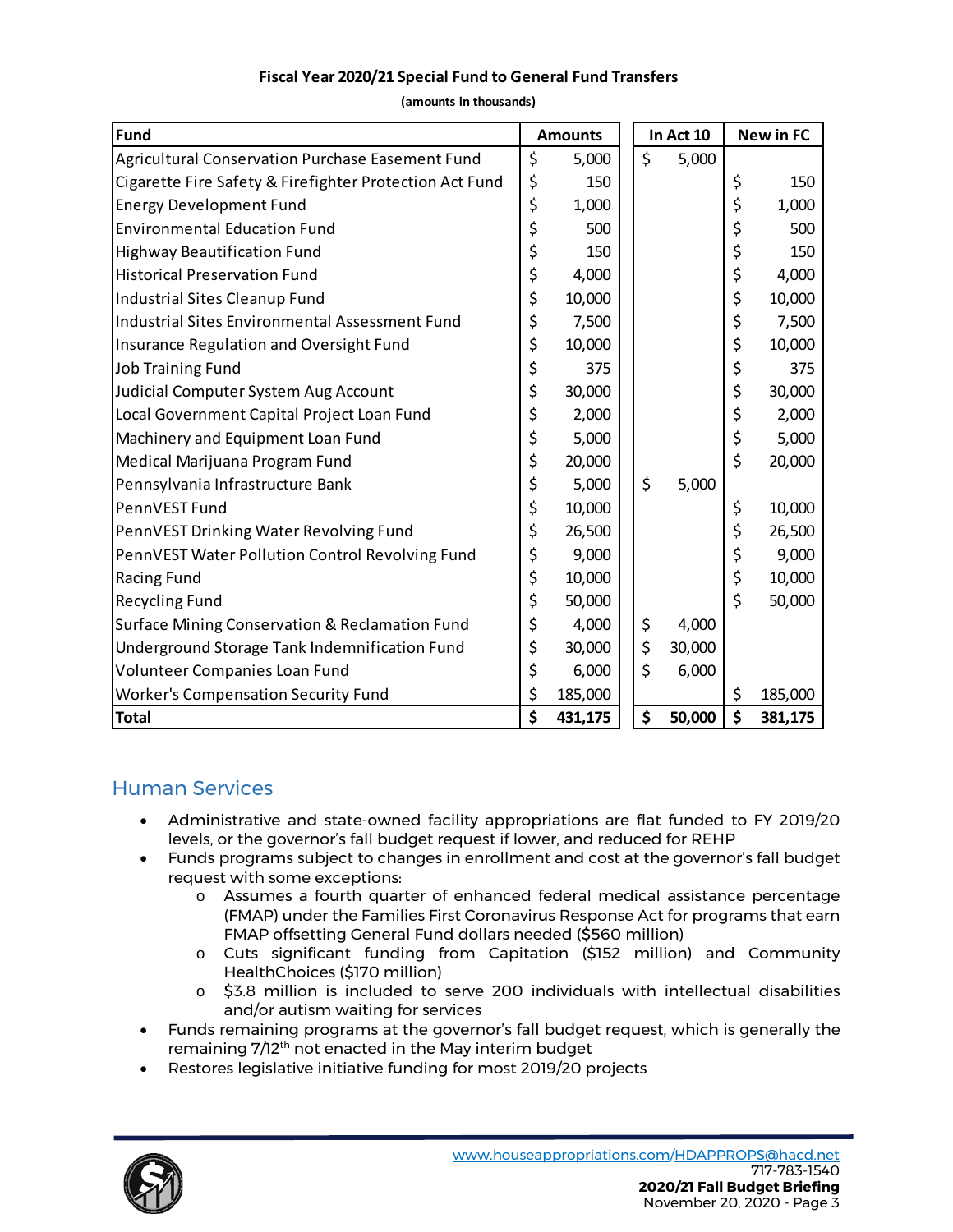# <span id="page-3-0"></span>**Education**

- Maintains the interim budget's flat-funding for school districts, pre-k, and higher education
- The \$63.1 million increase in the basic education funding appropriation is to cover prior year shortfalls (\$37.6 million) and projected growth (\$25.5 million) in school employees' social security payments
- Fully funds Approved Private Schools and Early Intervention for ages 3 to 5 and provides the same level of funding for the Public Library Subsidy as in 2019/20

#### <span id="page-3-1"></span>General Services

• Excess insurance coverage, due to continuing global and national weather calamites, necessitates a \$2.9 million, or 215 percent, increase

#### <span id="page-3-2"></span>Conservation & Natural Resources

- Heritage and Other Parks receive full funding within the General Fund, whereas in FY 2019/20 a portion of the appropriation was budgeted in the Environmental Stewardship Fund
- Increased General Fund utilization, along with simultaneous reduction in reliance of Oil and Gas Lease Fund (OGLF)
	- o Net OGLF reliance is reduced by 30 percent<br>
	o Net General Fund support is increased by 13
		- Net General Fund support is increased by 13.9 percent
			- *State Parks Operations* see a decrease of 1.8 percent
			- *State Forests Operations* see additional 57.9 percent
			- *General Gov't Operations* see additional 3.5 percent

#### <span id="page-3-3"></span>Environmental Protection

- Return to full General Fund support in 2020/21 for major appropriations:
	- o General Government Operations
	- o Environmental Program Management
	- o Environmental Protection Operations
- Year-over-Year changes are driven by three components:
	- o Reduction in Prior Year budget
	- o Full GF utilization in 2020/21
	- o Reduction to REHP

#### <span id="page-3-4"></span>**Agriculture**

• Full year budget maintains the flat funding

#### <span id="page-3-5"></span>**Transportation**

- \$125 million increase to Highway & Safety Improvements, within the Motor License Fund, based on improved fund revenues in comparison to original projections
- Rail investment through federal funding allocation:
	- o \$63.8 million for COVID FTA Keystone Corridor Equipment & Purchases
		- o \$3 million for Line & Track Improvement

#### <span id="page-3-6"></span>**Health**

- Administrative appropriations are flat funded to FY 2019/20 levels, or the governor's budget request if lower, and reduced for REHP
- Local health departments were fully funded in the May interim budget
- Restores most legislative initiative funding to 2019/20 levels
- Other programs are generally flat funded to FY 2019/20 levels or governor's request, whichever is lower

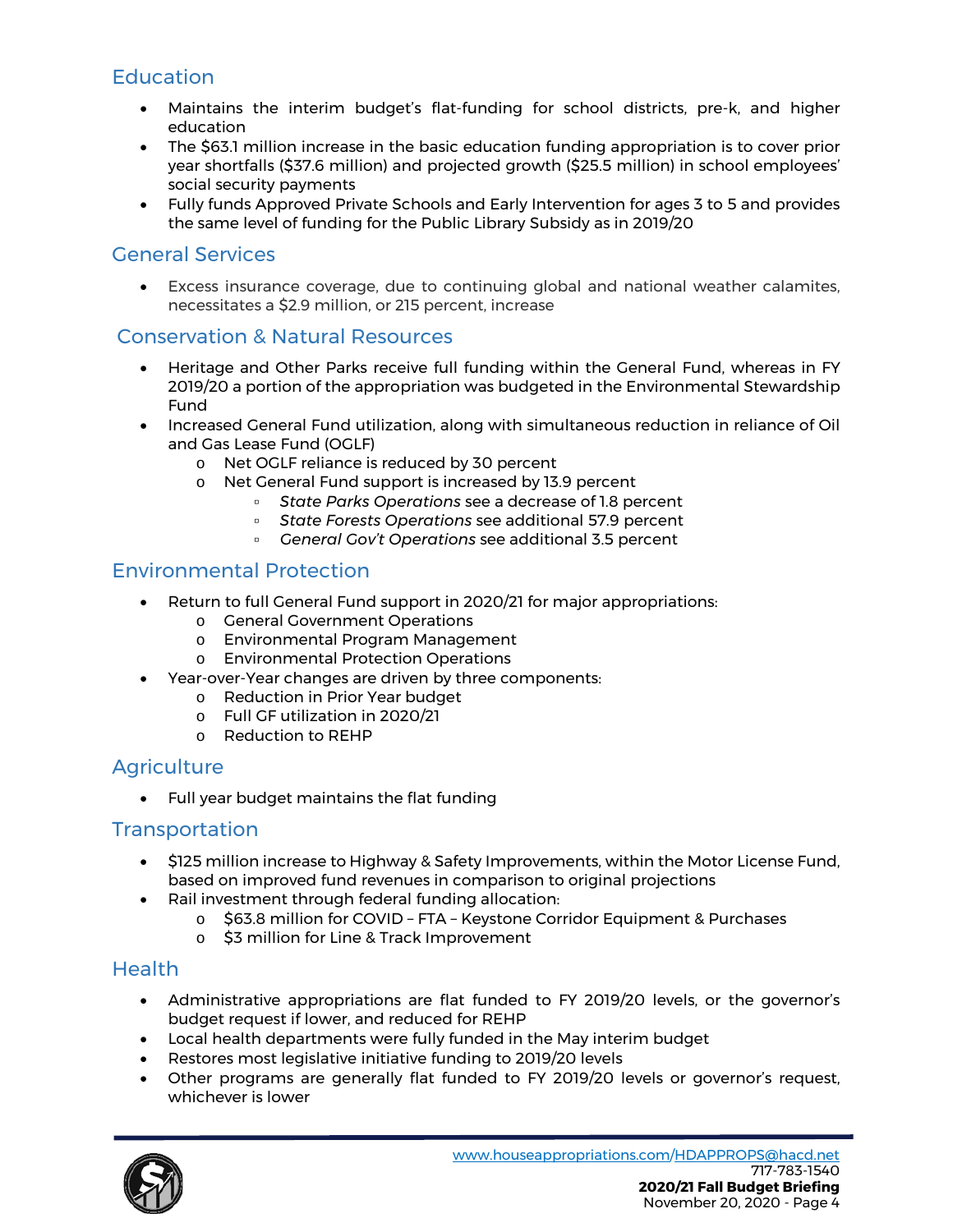# <span id="page-4-0"></span>State Police

- \$67 million increase from 2019/20 in General Government Operations offsets the legislated decrease in the Motor License Fund
	- o Received \$226 million from the CRF
- The Gun Checks fund received \$778K less than 2019/20 and \$1.4 million less than the executive budget.
	- o \$575K was appropriated from the restricted Firearms Records Check fund based on recent check fee estimates to maintain PICS funding

# <span id="page-4-1"></span>Criminal Justice

- General Government Operations are flat funded to 2019/20 levels with the exception of reductions to REHP
- Received \$967 million for State Correctional Institutions and \$95 million for Inmate Medical Care from the CRF
- The \$22.8 million over the year increase in Inmate Medical Care includes carryover costs from 2019/20
- State Field Supervision is funded \$925K above 2019/20 levels, but \$9.9 million below the 2020/21 Executive Budget

#### <span id="page-4-2"></span>PCCD

• Funded at 2019/20 levels with the exception of reductions to REHP

#### <span id="page-4-3"></span>PEMA

• Funded at 2019/20 levels with the exception of reductions to REHP

#### DMVA

- General Government Operations funded at 2019/20 levels with exception of reductions to REHP
- Increases funding to the National Guard Youth Challenge by \$496K (49.3%)
- Provides an additional \$900K for Army Maintenance and Repair

#### <span id="page-4-4"></span>**Judiciary**

• Flat funded at 2019/20 levels

# <span id="page-4-5"></span>Juvenile Court Judges Commission

• Funded at 2019/20 levels with the exception of reductions to REHP

# <span id="page-4-6"></span>Community and Economic Development

- Established a \$5 million State Facility Closure Transition Program appropriation
- \$487K decrease in the Marketing to Attract Tourist appropriation compared to 2019/20 levels
- \$3.15 million increase in the Keystone Communities appropriation
- \$10 million decrease in the PA First appropriation
- \$6.233 million increase in the Local Municipal Relief appropriation

#### <span id="page-4-7"></span>Department of State

• \$9.044 million allocated for Voting Machine Debt Service, pursuant to Act 77 of 2019

#### <span id="page-4-8"></span>Row Offices

• Funded at 2019/20 levels with exception of reductions to REHP